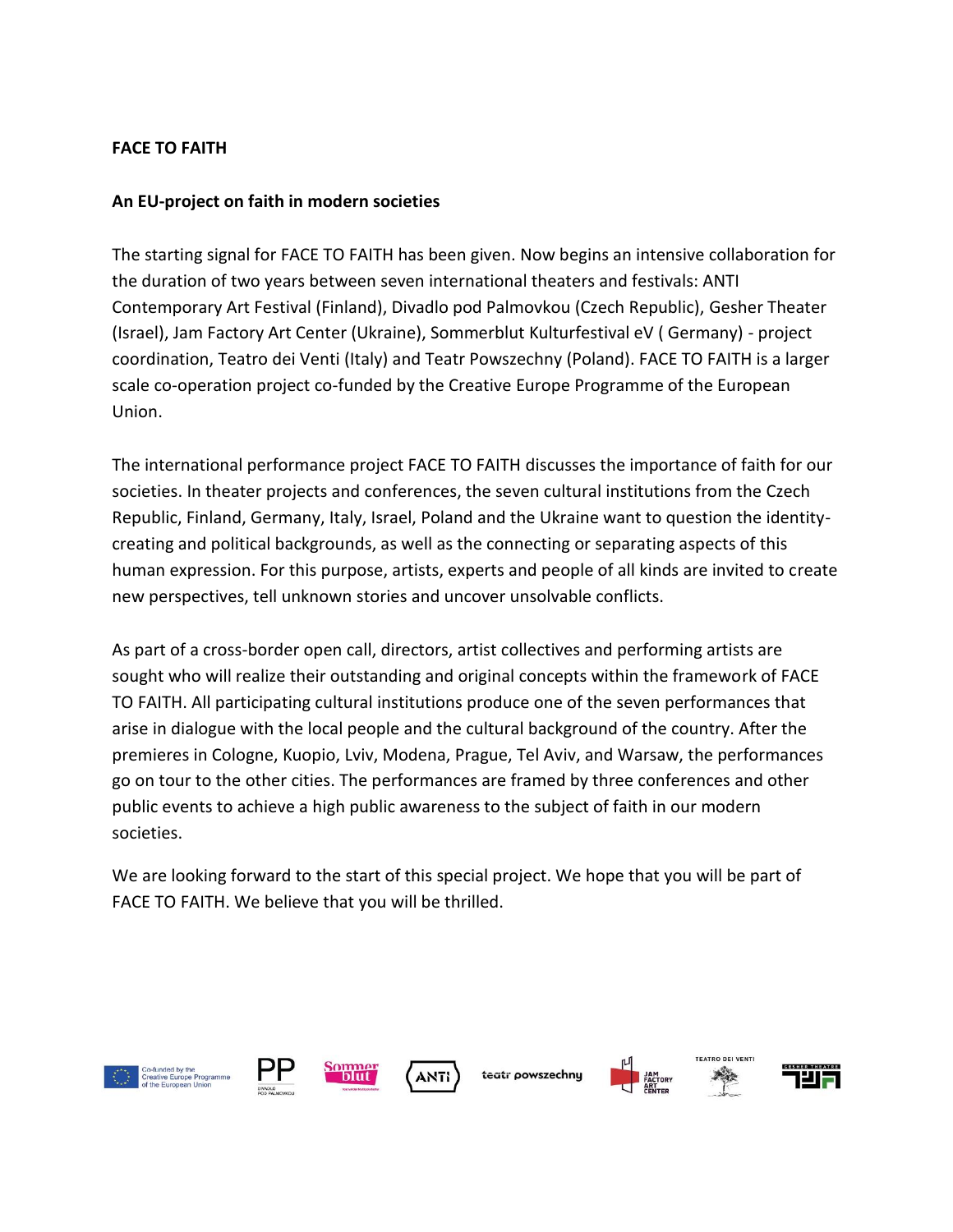# **FACE TO FAITH /DE**

### **Ein EU-Projekt über Glaube in modernen Gesellschaften**

Das Sommerblut Kulturfestival ist im Jahre seines 20 jährigen Bestehens Initiator eines großen, länderübergreifenden, europäischen Kulturprojektes, welches mit einem Gesamtvolumen 700.000 Euro realisiert wird: FACE TO FAITH. Ein EU-Projekt über Glaube in modernen Gesellschaften.

Der Startschuss für FACE TO FAITH ist erfolgt. Bis Anfang 2023 erfolgt eine intensive Zusammenarbeit unter sieben internationalen Theaterhäusern und Festivals: ANTI Contemporary Art Festival (Finland), Divadlo pod Palmovkou (Czech Republic), Gesher Theater (Israel), Jam Factory Art Center (Ukraine), Sommerblut Kulturfestival e.V. (Deutschland) – Projektkoordination, Teatro dei Venti (Italien) und Teatr Powszechny (Polen). FACE TO FAITH ist ein großes Kooperationsprojekt welches mit Unterstützung des Creative Europe Programms der Europäischen Union durchgeführt wird.

Das internationale Performance-Projekt FACE TO FAITH hinterfragt die Bedeutung des Glaubens für unsere Gesellschaften. In Theaterprojekten und Konferenzen wollen die sieben Kulturinstitutionen aus Tschechien, Finnland, Deutschland, Italien, Israel, Polen und der Ukraine die identitätsstiftenden und politischen Hintergründe, sowie die verbindenden oder trennenden Aspekte hinterfragen. Dazu werden Künstler, Experten und Menschen aller Art eingeladen, im internationalen Dialog neue Perspektiven zu entwerfen, unbekannte Geschichten zu erzählen und unlösbare Konflikte aufzudecken.

Im Rahmen eines länderübergreifenden Open Call werden Regisseure, Künstlerkollektive und Performing Artists gesucht, die im Rahmen von FACE TO FAITH ihre herausragenden und originellen Konzepte realisieren werden. Alle teilnehmenden Kulturinstitutionen produzieren eine der sieben Performances, die im Dialog mit den Menschen vor Ort und dem kulturellen Hintergrund des Landes entsteht. Nach den Premieren in Köln, Kuopio, Lemberg, Modena, Prag, Tel Aviv und Warschau gehen die Performances auf Gastspielreise in die anderen Städte. Die Aufführungen werden von drei Konferenzen und weiteren öffentlichen Veranstaltungen eingerahmt, um dem Thema Glaube in unseren modernen Gesellschaften eine große öffentliche Resonanz zu verleihen.

Wir freuen uns auf den Start diesen besonderen Projekts. Wir hoffen, dass sie bei FACE TO FAITH dabei sein werden. Wir glauben, dass sie begeistert sein werden.

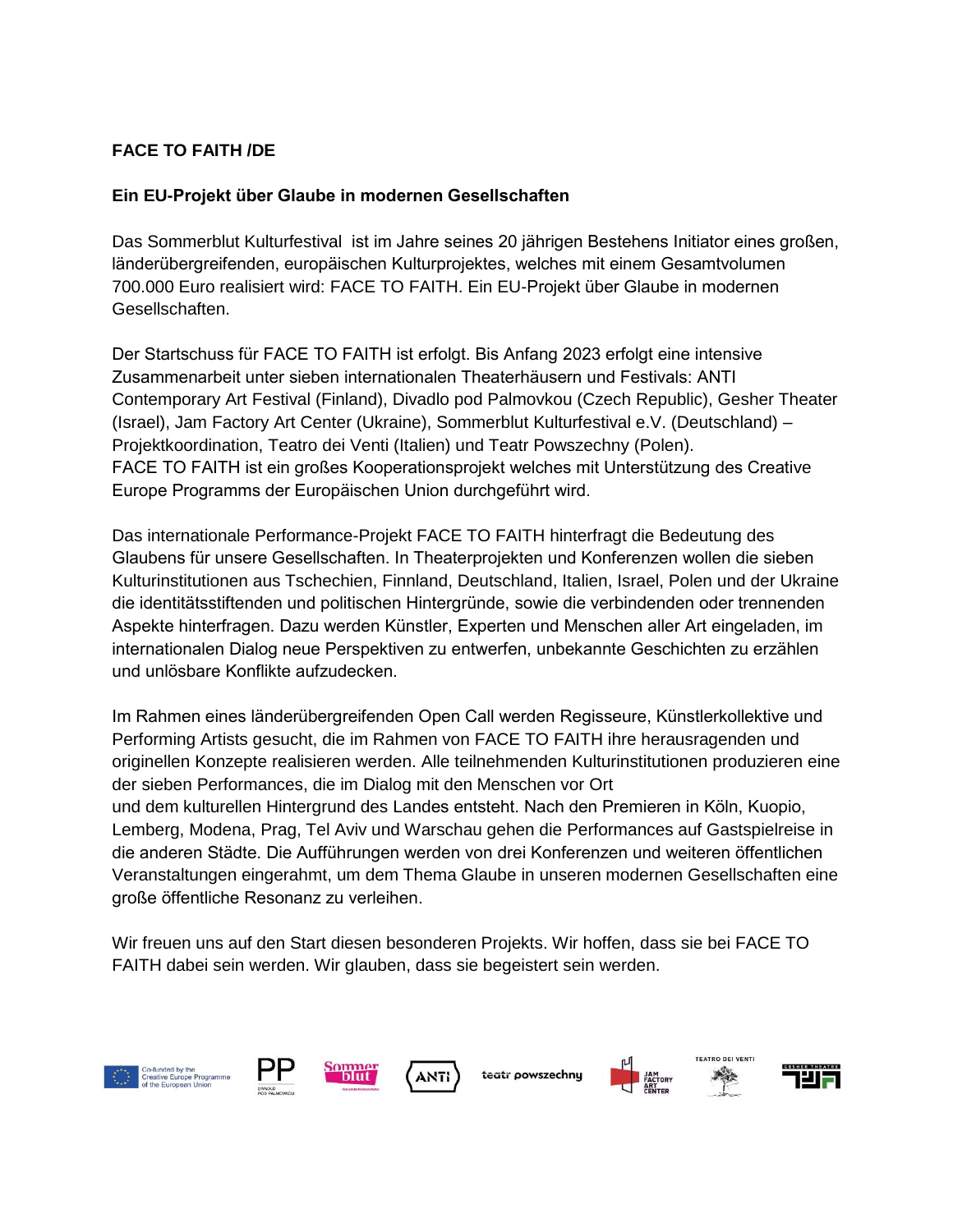### **FACE TO FAITH /IT**

#### **Un Progetto Europeo sulla Fede nelle società moderne**

Si è avviato il progetto FACE TO FAITH. Inizia ora un'intensa collaborazione della durata di due anni tra sette teatri e festival internazionali: ANTI Contemporary Art Festival (Finlandia), Divadlo pod Palmovkou (Repubblica Ceca), Gesher Theatre (Israele), Jam Factory Art Center (Ucraina), Sommerblut Kulturfestival eV (Germania) - coordinatore di progetto, Teatro dei Venti (Italia) e Teatr Powszechny (Polonia).

FACE TO FAITH è un progetto di performance internazionale che si interroga sull'importanza della Fede nelle nostre società. Attraverso produzioni teatrali e conferenze, le sette istituzioni culturali di Repubblica Ceca, Finlandia, Germania, Italia, Israele, Polonia e Ucraina vogliono mettere in discussione la creazione di identità e il contesto politico, nonché gli aspetti di connessione o separazione di questa espressione umana. A tal fine, artisti, studiosi e cittadini sono invitati a creare nuove prospettive, raccontare storie sconosciute e prendere in considerazione conflitti irrisolvibili.

Nell'ambito di una call internazionale vengono cercati registi, collettivi di artisti e artisti singoli che realizzeranno i loro concetti eccezionali e originali nell'ambito di FACE TO FAITH. Tutte le istituzioni culturali partecipanti producono uno dei sette spettacoli che nascono in dialogo con la popolazione locale e il background culturale del paese. Dopo le prime di Colonia, Kuopio, Lemberg, Modena, Praga, Tel Aviv e Varsavia, le esibizioni vanno in tournée nelle altre città. Le performance sono incorniciate da tre conferenze e altri eventi pubblici per raggiungere un'elevata consapevolezza del pubblico sul tema della fede nelle nostre società moderne.

Attendiamo con impazienza l'inizio di questo progetto speciale. Ci auguriamo che parteciperete a FACE TO FAITH. Crediamo che ne resterete entusiasti.







teatr powszechnu





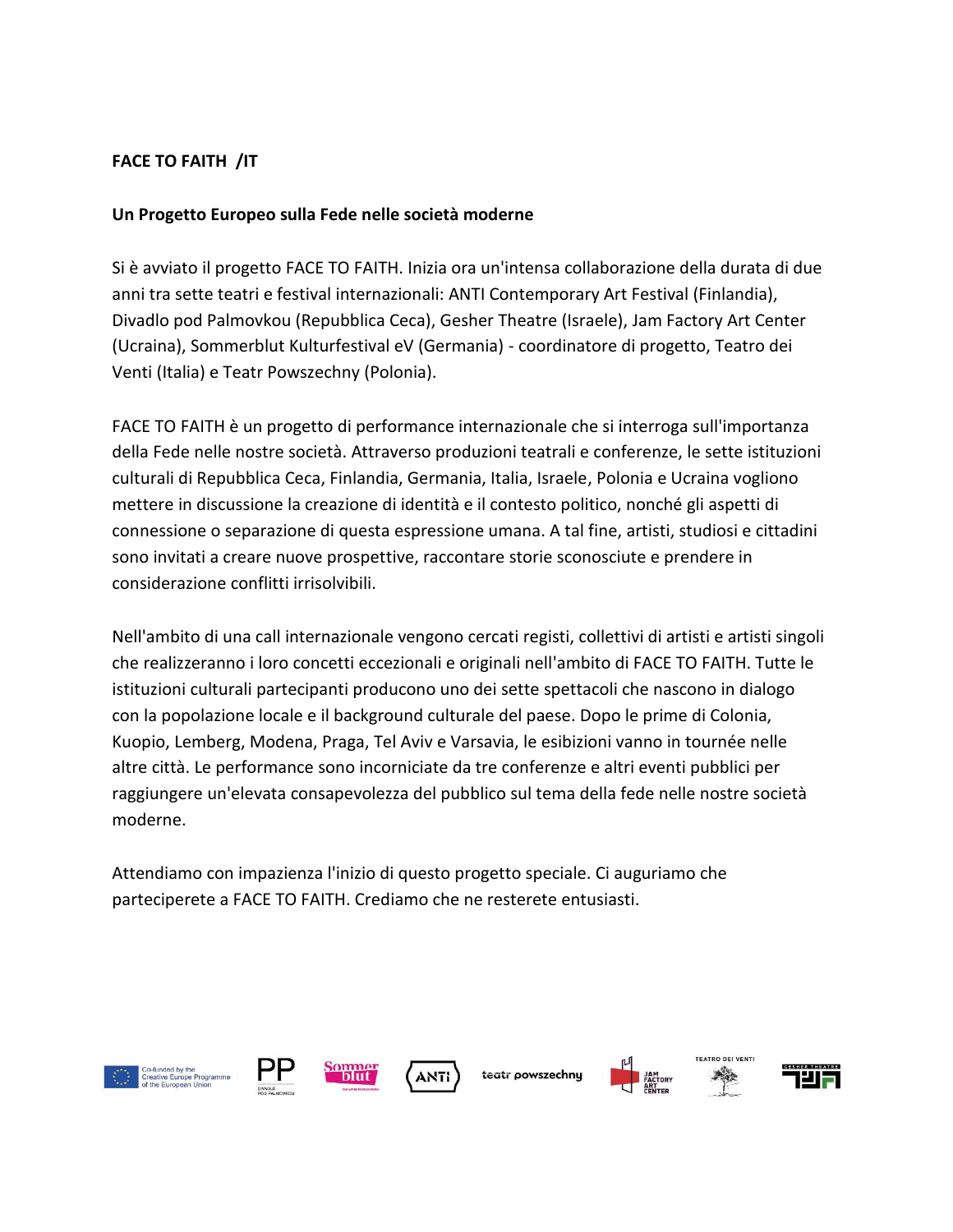# **FACE TO FAITH /FIN**

### **EU-hanke uskosta moderneissa yhteiskunnissa**

FACE TO FAITH -hankkeen lähtölaukaus on ammuttu. Seuraavan kahden vuoden ajan luvassa on intensiivistä yhteistyötä seitsemän kansainvälisen teatterin ja festivaalin välillä:

ANTI - Contemporary Art Festival (Suomi), Divadlo pod Palmovkou (Tšekki), Gesher Theater (Israel), Jam Factory Art Center (Ukraina), hanketta koordinoiva Sommerblut Kulturfestival eV (Saksa), Teatro dei Venti (Italia) ja Teatr Powszechny (Puola).

FACE TO FAITH on kansainvälinen esitystaiteen

hanke, joka keskustelee uskon ja uskonnon merkityksestä yhteiskunnissamme. Hankkeeseen osallistuu kulttuuri-instituutioita seitsemästä maasta: Tšekistä, Suomesta, Saksasta, Italiasta, Israelista, Puolasta ja Ukrainasta. Hankekumppanit pyrkivät taiteellisissa projekteissaan ja konferensseissaan kyseenalaistamaan identiteetin muodostumista ja poliittisia taustoja sekä yhdistämään tai erottamaan näihin kuuluvaan ilmaisuun liittyviä näkökulmia. Hankkeen toimintaan kutsutaan taiteilijoita, asiantuntijoita ja monenlaisia osallistujia luomaan uusia näkökulmia, kertomaan tuntemattomia tarinoita ja paljastamaan ratkaisemattomia ristiriitoja. Avoimen kansainvälisen haun kautta haetaan ohjaajia, taiteilijakollektiiveja ja esiintyviä taiteilijoita toteuttamaan ainutlaatuisia teoksiaan FACE TO FAITH -hankkeen puitteissa.

Jokainen hankkeeseen osallistuvista seitsemästä kulttuuri-instituutiosta tuottaa esityksen, joka syntyy vuorovaikutuksessa paikallisten ihmisten ja kulttuurin kanssa. Esitysten ensi-illat pidetään Kölnissä, Kuopiossa, Lvivissä, Modenassa, Prahassa, Tel Avivissa ja Varsovassa, minkä jälkeen ne lähtevät kiertueelle muihin hankekaupunkeihin. Esitysten ympärillä järjestetään kolme konferenssia ja muita yleisötapahtumia, joiden tarkoituksena on kasvattaa ihmisten ymmärrystä uskosta ja uskonnosta nyky-yhteiskunnissa.

Odotamme innolla tämän erityisen hankkeen alkua. Toivomme, että saamme sinut mukaan FACE TO FAITH -hankkeeseen. Uskomme, että luvassa on mahtava kokemus.









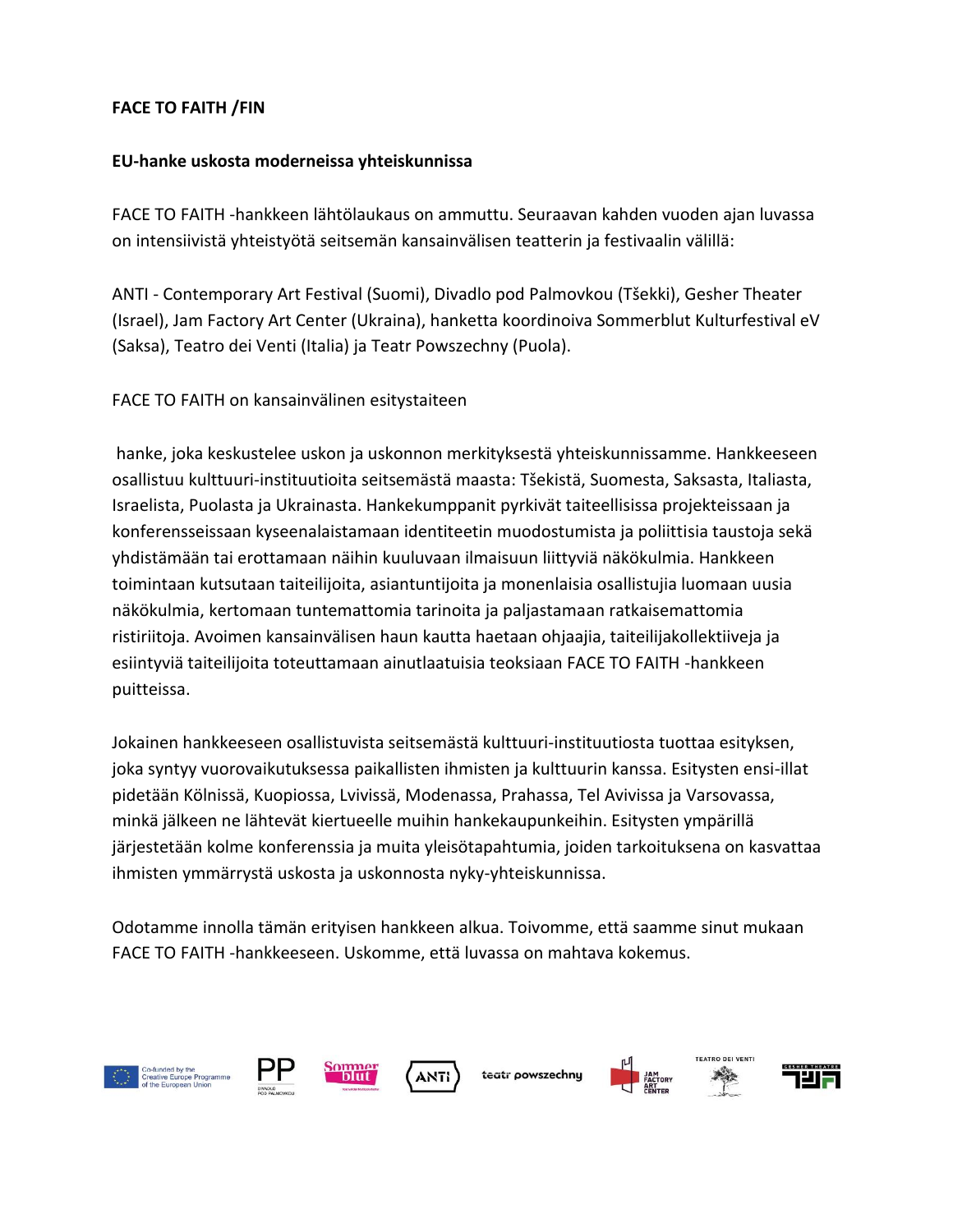# **FAICE TO FAITH /CZ**

### **Projekt EU o víře v moderní společnosti**

Projekt FACE TO FAITH odstartoval a intenzivní dvouletá spolupráce mezi sedmi mezinárodními divadly a festivaly byla zahájena. Účastníky projektu jsou: ANTI Contemporary Art Festival (Finsko), Divadlo pod Palmovkou (Česká republika), Gesher Theatre (Izrael), Jam Factory Art Center (Ukrajina), Sommerblut Kulturfestival eV (Německo) - koordinátor projektu, Teatro dei Venti (Itálie) a Teatr Powszechny (Polsko). FACE TO FAITH je projekt spolufinancovaný z programu EU Kreativní Evropa.

Mezinárodní projekt FACE TO FAITH diskutuje o důležitosti víry v našich společnostech. Sedm kulturních institucí z České republiky, Finska, Německa, Itálie, Izraele, Polska a Ukrajiny vyzve umělce k vytvoření nových perspektiv, vyprávění neznámých příběhů a odhalování neřešitelných konfliktů na toto téma.

V rámci otevřeného výběrového řízení budou vybrány inscenační týmy, které zrealizují své výjimečné a originální pojetí námětu FACE TO FAITH. Každá ze sedmi kulturních institucí vytvoří jedno představení, které vznikne v dialogu s místními diváky a kulturním zázemím dané země. Po premiérách v Kolíně nad Rýnem, Kuopiu, Lvově, Modeně, Praze, Tel Avivu a Varšavě se představení vydávají na turné do dalších měst. Abychom dosáhli co nejvyššího veřejného povědomí o tématu víry v moderních společnostech, bude vznik inscenací doprovázen rovněž třemi konferencemi a četnými veřejnými akcemi.

Těšíme se na zahájení tohoto zvláštního projektu! Doufáme, že budete součástí FACE TO FAITH a věříme, že budete nadšeni.







teatr powszechnu





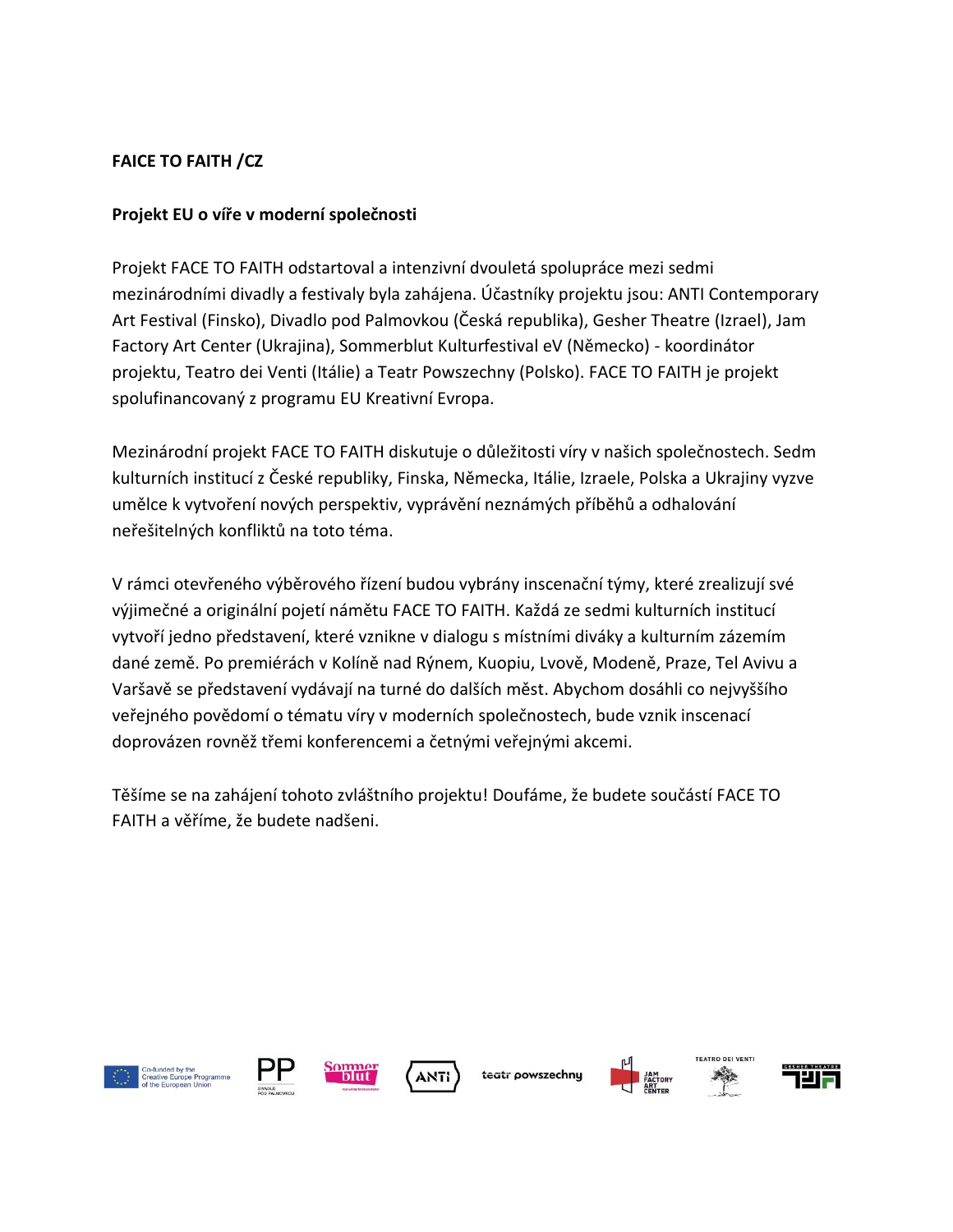### **FACE TO FAITH /POL**

#### **Projekt europejski wokół tematu wiary we współczesnym społeczeństwie**

Rusza projekt FACE TO FAITH. Rozpoczyna się intensywna, dwuletnia międzynarodowa współpraca pomiędzy siedmioma teatrami i festiwalami: ANTI Contemporary Art Festival (Finlandia), Divadlo pod Palmovkou (Czechy), Gesher Theater (Izrael), Jam Factory Art Center (Ukraina), Sommerblut Kulturfestival eV (Niemcy) - koordynacja projektu, Teatro dei Venti (Włochy) i Teatr Powszechny (Polska). FACE TO FAITH to projekt realizowany w ramach programu Unii Europejskiej "Kreatywna Europa".

Międzynarodowy projekt teatralny FACE TO FAITH podejmuje temat istotnej roli wiary we współczesnym społeczeństwie. Siedem instytucji kultury z Czech, Finlandii, Niemiec, Włoch, Izraela, Polski oraz Ukrainy realizując projekty teatralne i konferencje, chce zadać pytanie o wiarę jako element tworzenia tożsamości i kontekstów politycznych, jak również jako element spajający lub dzielący społeczeństwo. W tym celu zaprosimy artystów, ekspertów i badaczy do otwierania nowych perspektyw, opowiadania nieznanych historii i odkrywania nierozwiązywalnych konfliktów.

Częścią projektu będzie międzynarodowy *open call*, skierowany do reżyserów, kolektywów artystycznych i performerów, którzy zrealizują swoje wyjątkowe i oryginalne pomysły w ramach FACE TO FAITH. Każda z instytucji kultury biorących udział w projekcie wyprodukuje jeden spektakl, który powstawał będzie w dialogu z lokalną publicznością i odnosił się do kulturowego kontekstu danego kraju. Po premierach w Kolonii, Kuopio, Lwowie, Modenie, Pradze, Tel Awiwie i Warszawie spektakle ruszą w trasę do kolejnych miast. Pokazom towarzyszyć będą trzy konferencje i wydarzenia towarzyszące, problematyzujące temat wiary i jej znaczenia dla współczesnego społeczeństwa.

Nie możemy się doczekać rozpoczęcia tego wyjątkowego projektu. Mamy nadzieję, że staniecie się częścią FACE TO FAITH.







teatr powszechny



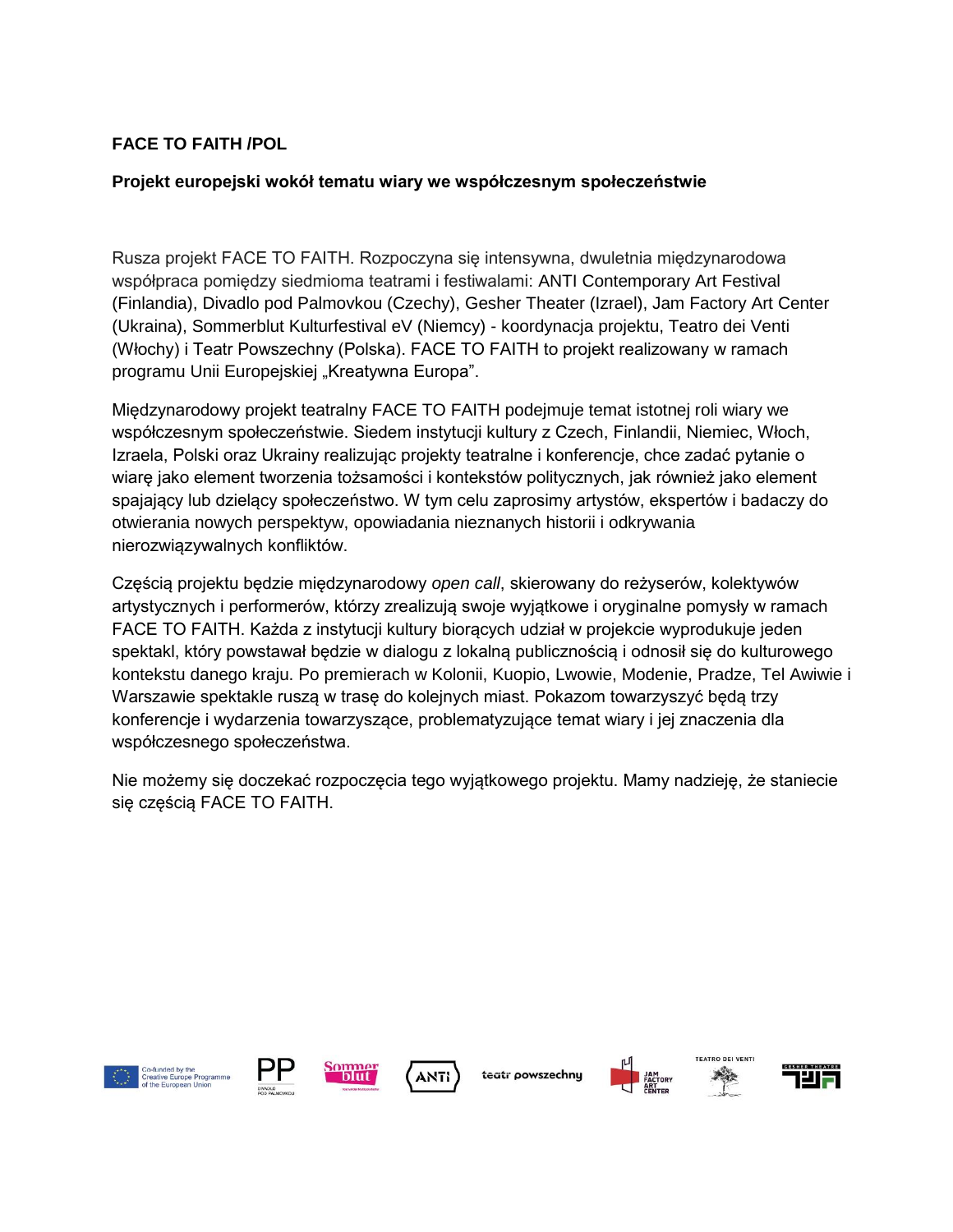# **FACE TO FAITH /UA**

### **Проєкт Європейського Союзу про віру в сучасному суспільстві**

Сигнал для старту FACE TO FAITH подано! Сім театрів та фестивалів розпочали дворічну міжнародну співпрацю. Учасниками є ANTI Contemporary Art Festival (Фінляндія), Divadlo pod Palmovkou (Чехія), Gesher Theater (Ізраїль), Jam Factory Art Center (Україна), Sommerblut Kulturfestival eV (Німеччина) - координатор проєкту, Teatro dei Venti (Італія) та Teatr Powszechny (Польща).

Міжнародний перформативний проєкт FACE TO FAITH ставить питання про важливість віри для суспільства сьогодні. Через театральні проєкти та конференції, сім культурних інституцій з Чехії, Фінляндії, Німеччини, Італії, Ізраїлю, Польщі та України привертають увагу до питання творення ідентичності та політичних основ, а також — які аспекти самовираження згуртовують та розділяють людей. З цією метою ми запрошуємо митців та мискинь, експертів та експерток, а також людей з інших сфер творити нові перспективи, розповідати ще непочуті історії та розкривати невирішені конфлікти.

Через міжнародний open-call ми шукаємо режисерів та режисерок, мистецькі колективи, перформерів та перформерок, які захочуть реалізувати свої найбожевільніші ідеї та небуденні концепти в рамках проєкту FACE TO FAITH. Кожна зі семи інституцій створює один перформанс, розроблений у діалозі з місцевими мешканцями та мешканками на основі культурного запліччя власної країни. Після прем'єри в Кельні, Куопіо, Львові, Модені, Празі, Тель-Авіві та Варшаві, вистави помандрують до інших міст. Період творення вистави супроводжується трьома конференціями та серією інших публічних подій. Метою є досягнення розуміння теми віри серед більшої кількості людей у нашому суспільстві.

Ми з нетерпінням чекаємо початку цього особливого проєкту, і сподіваємось, що ти станеш його частиною. Ми переконані, що ти будеш в захваті!







teatr powszechnu